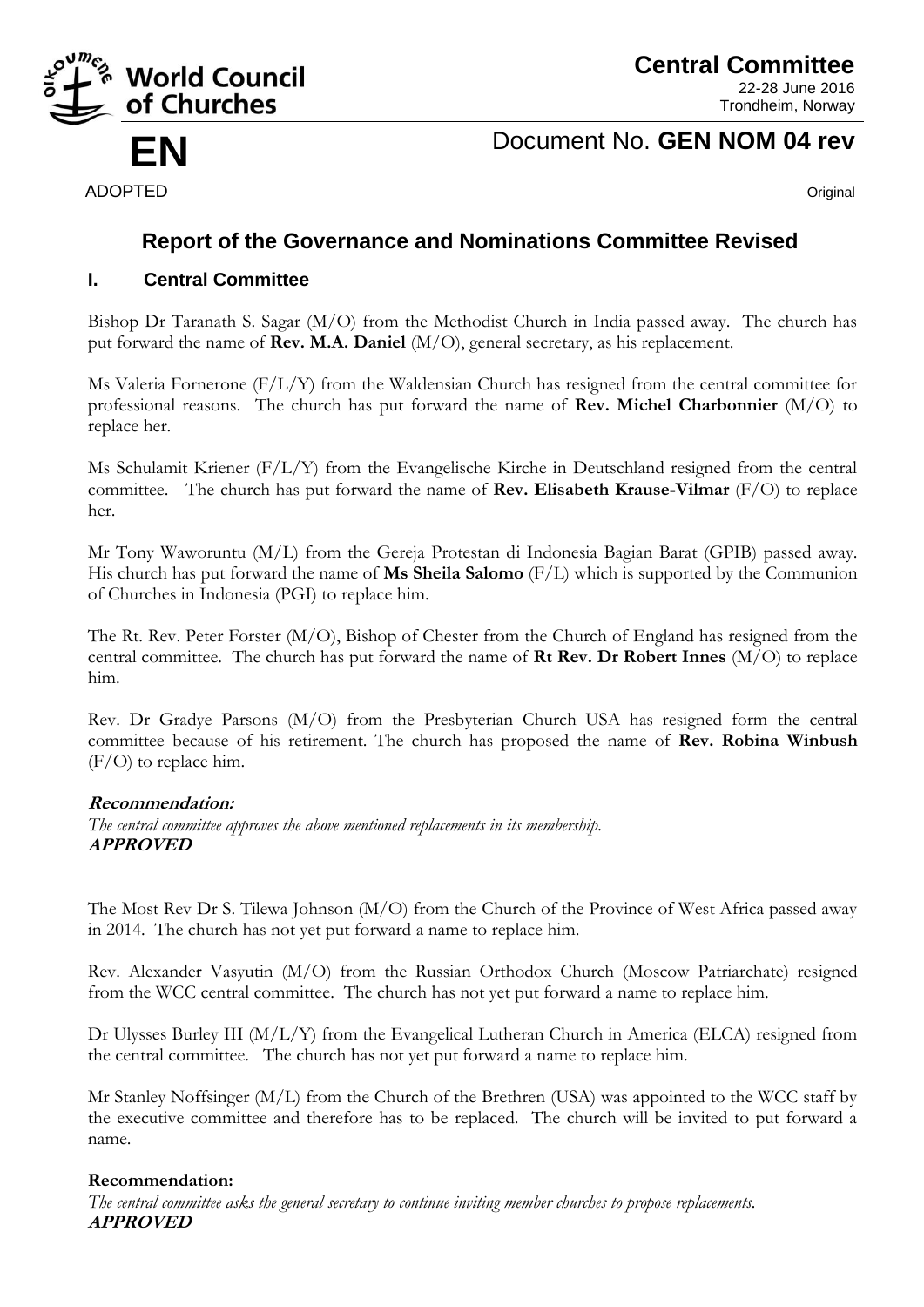## **II. Permanent Committee on Consensus and Collaboration**

H.E. Archbishop Dr Nareg Alemezian, Armenian Apostolic Church, Cilicia, has resigned from the Permanent Committee, and as was agreed by the Oriental Orthodox family of churches in Trondheim, the name of **Dr Theodora Issa** (F/L) from the Syrian Orthodox Patriarchate of Antioch and All the East was put forward to replace him.

#### **Recommendation:**

*The central committee approves the replacement.*  **APPROVED**

## **III. Consultative Bodies**

#### **Recommendation:**

*The central committee approves the replacements in the membership of the ECHOS, Commission on Youth in the Ecumenical Movement, Commission on Faith and Order and Commission of the Churches on International Affairs (CCIA) as presented in Document GEN NOM 02.* 

#### **ECHOS Commission on Youth in the Ecumenical Movement**

Ms Sara Cruz Monteiro (F/L/Y) a member of the commission from the Methodist Church in Brazil has resigned. In a letter dated 4 August 2014 the church put forward the name of Ms Larissa Ribeiro de Aguiar Garcia (F/L/Y) as her replacement.

#### **Commission on Faith and Order**

Fr. Viorel Ionita (M/O) has resigned from the F&O Commission. The Synod of the Romanian Orthodox Church has submitted the name of Rev. Nicolae Mosoiu (M/O) to replace him. *(pending decision of executive committee Trondheim meeting, June 2016)*

Rev. Dr Robert Welsh (M/O) a member of the commission from the Christian Church (Disciples of Christ) in the United States has resigned. The church has put forward the name of Prof. Dr Kristine A. Culp (F/L) as his replacement.

Ms Janna Hunter-Bowman (F/L) a member of the Mennonite World Conference has declined her appointment on the Commission. The name of Ms Anne-Cathy Graber (F/L) has been sent to WCC to replace her.

#### **Commission of the Churches on International Affairs (CCIA)**

Rev. Dr H. Mvume Dandala (M/O), a member of the Methodist Church of Southern Africa, moderator of CCIA, has resigned from the commission for health reasons. After consultation with church leaders in Africa, Rev. Frank Chikane (M/O), a member of the Apostolic Faith Mission of South Africa (Pentecostal), is proposed to replace him as moderator of the commission. A short bio and recommendation letters from African member churches, SACC and AACC are available on the governing bodies documentation site.

## **IV. Programme Committee of the World Council of Churches Central Committee**

Rev. Dr Sharon Watkins (F/O) from Christian Church (Disciples of Christ) in the United States, moderator of the committee has resigned. The governance and nominations committee recommends the appointment of **Bishop Petra Bosse-Huber** (F/O) from Evangelische Kirche in Deutschland to replace her.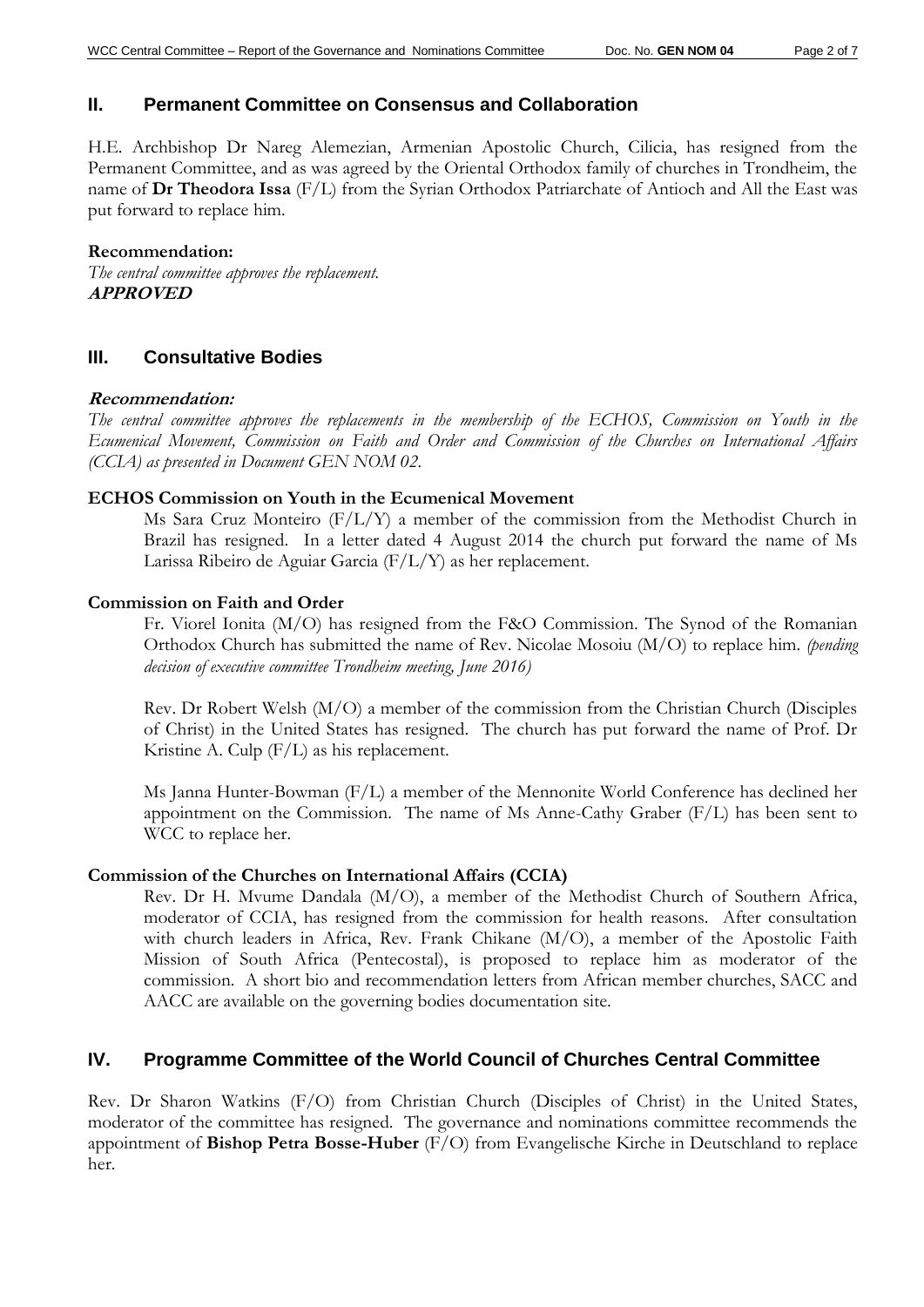## **Recommendation:** *The central committee approves the replacement.* **APPROVED**

# **V. Elections of Committees**

There are structural factors making it impossible for the governance and nominations committee to produce a slate for the executive committee which the members of the governance and nominations committee can be satisfied with.

Therefore the governance and nominations committee urges the executive committee to continue its work on fair and adequate representation on the governing and consultative bodies of the WCC and to encourage the Permanent Committee on Consensus and Collaboration to also continue its work on the same matter. It is very important to find ways of respecting the policies on target balances as adopted by the central committee.

The committee struggled with the balances, and they were taken into consideration as we reviewed each name. We are fully aware that we have not been able to meet the target balances on the executive committee, but we have tried to ensure better and wider participation on the other committees.

With our sincere apologies we present a list with only 40% women, 10% lay, 10% youth, and no person from the EDAN network. There are two persons from the network of the Indigenous Peoples.

We did make an effort to improve balances in the Assembly Planning Committee and we were able to reach 50% women, 50% lay and 25% youth.

|                |                                                             | <b>Reg</b> | <b>ChFam</b>   | M/F          | L/Ord | IP             | Yth            | <b>EDAN</b>    | <b>Notes</b>                           |  |
|----------------|-------------------------------------------------------------|------------|----------------|--------------|-------|----------------|----------------|----------------|----------------------------------------|--|
|                | Dr Agnes ABUOM                                              | AF         | Ang            | ${\bf F}$    | Lay   | N <sub>o</sub> | N <sub>o</sub> | N <sub>o</sub> |                                        |  |
|                | H.E. Metr Prof. Dr<br><b>GENNADIOS OF</b><br><b>SASSIMA</b> | EU         | <b>OE</b>      | M            | Ord   | No             | No             | N <sub>o</sub> | no rotation (ex-<br>officio);          |  |
|                | <b>Bishop Mary Ann</b><br><b>SWENSON</b>                    | <b>NA</b>  | Meth           | $\mathbf F$  | Ord   | N <sub>o</sub> | N <sub>o</sub> | N <sub>o</sub> | Moderator                              |  |
|                | H.E. Archbishop Dr<br>Vicken AYKAZIAN                       | EU         | 00             | M            | Ord   | No             | N <sub>o</sub> | N <sub>0</sub> |                                        |  |
|                | <b>Bishop Petra BOSSE-</b><br><b>HUBER</b>                  | EU         | U&U            | ${\bf F}$    | Ord   | N <sub>0</sub> | N <sub>o</sub> | N <sub>0</sub> | PRO Moderator                          |  |
| $\mathbf{1}$   | Rev. Dr Festus Ambe<br><b>ASANA</b>                         | AF         | Ref            | M            | Ord   | No             | No             | N <sub>o</sub> |                                        |  |
| $\overline{2}$ | Rev. Dr Samson<br>Olasupo Adeniyi<br><b>AYOKUNLE</b>        | AF         | <b>Baptist</b> | M            | Ord   | N <sub>o</sub> | N <sub>o</sub> | N <sub>0</sub> |                                        |  |
| $\overline{3}$ | Dr Abba Haile Mariam<br><b>Melese AYENEW</b>                | AF         | O <sub>O</sub> | M            | Ord   | N <sub>o</sub> | N <sub>o</sub> | N <sub>o</sub> |                                        |  |
| $\overline{4}$ | Padi Rex R. B. Reyes,<br>Jr.                                | <b>AS</b>  | Ang            | M            | Ord   | IP             | N <sub>o</sub> | N <sub>o</sub> |                                        |  |
| 5              | Ms Emily EVANS                                              | <b>AS</b>  | U&U            | $\mathbf F$  | Lay   | N <sub>o</sub> | Yth            | N <sub>o</sub> | Echos, Gender<br><b>Advisory Group</b> |  |
| 6              | Rev. Dr Manhong LIN                                         | <b>AS</b>  | PD             | $\mathbf{F}$ | Ord   | N <sub>o</sub> | N <sub>o</sub> | N <sub>o</sub> |                                        |  |
| $\overline{7}$ | Rev. Dr Hyun Ju BAE                                         | AS         | Ref            | $\mathbf F$  | Ord   | N <sub>o</sub> | N <sub>o</sub> | N <sub>o</sub> | Gender<br><b>Advisory Group</b>        |  |
| 8              | Rev. Dr Paul<br><b>GARDNER</b>                              | CA         | HP&M           | M            | Ord   | N <sub>o</sub> | N <sub>o</sub> | N <sub>o</sub> | <b>PCCC</b>                            |  |

### **1. Executive committee**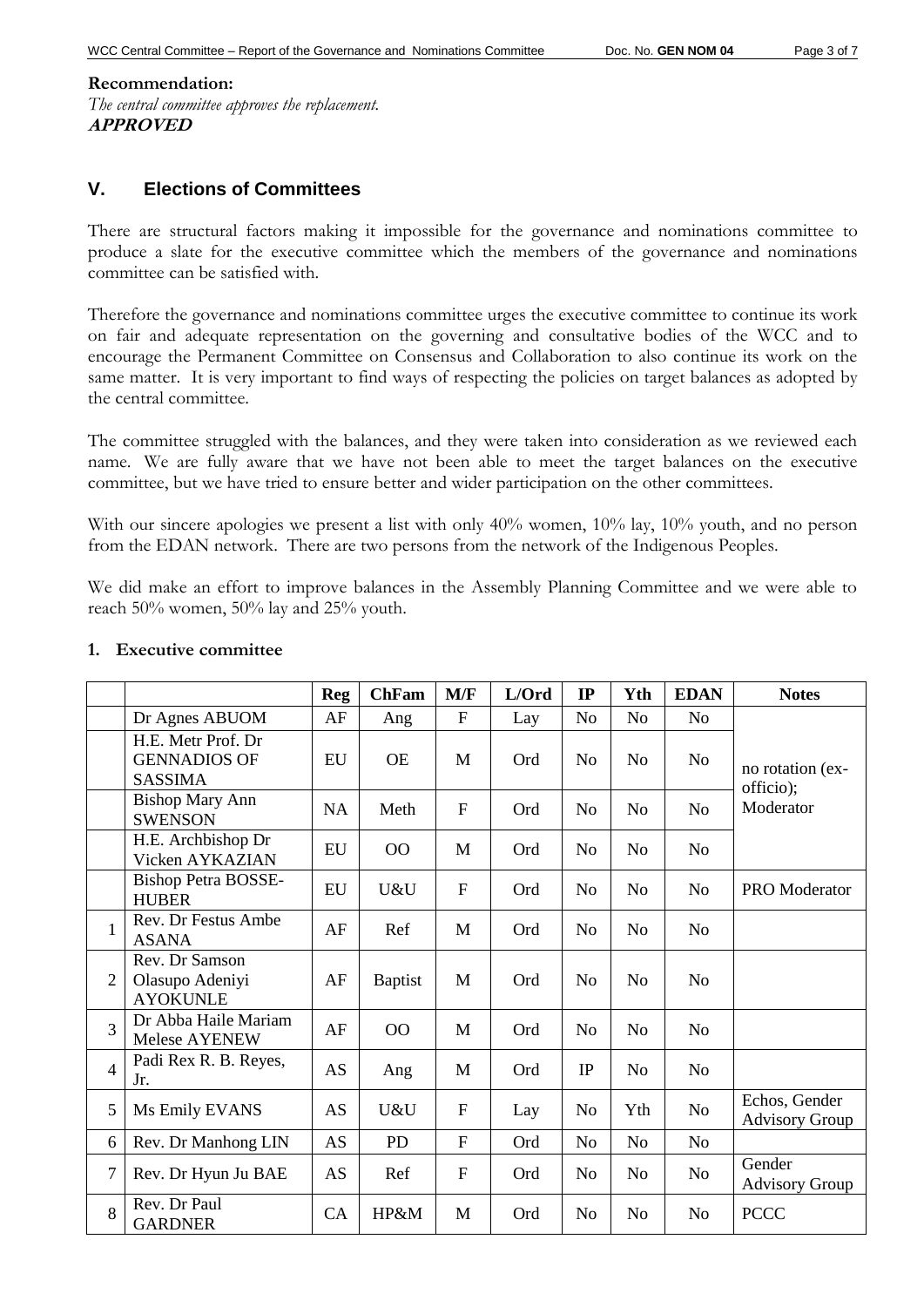| WCC Central Committee – Report of the Governance and Nominations Committee |  |
|----------------------------------------------------------------------------|--|
|----------------------------------------------------------------------------|--|

Doc. No. **GEN NOM 04** Page 4 of 7

| $\mathbf Q$ | Archpriest Mikhail<br><b>GOUNDIAEV</b>                     | EU        | <b>OE</b> | M            | Ord | N <sub>o</sub> | N <sub>o</sub> | N <sub>o</sub> | <b>CWME</b>              |  |
|-------------|------------------------------------------------------------|-----------|-----------|--------------|-----|----------------|----------------|----------------|--------------------------|--|
| 10          | H.E. Metropolitan<br>Serafim KYKOTIS                       | <b>ME</b> | <b>OE</b> | M            | Ord | N <sub>o</sub> | N <sub>o</sub> | N <sub>o</sub> | <b>EEF</b>               |  |
| 11          | H.E. Metr Prof. Dr<br><b>NIFON OF</b><br><b>TARGOVISTE</b> | EU        | <b>OE</b> | M            | Ord | N <sub>o</sub> | N <sub>o</sub> | N <sub>o</sub> | PCCC, JWG<br><b>RCC</b>  |  |
| 12          | <b>Bishop Simo PEURA</b>                                   | EU        | Luth      | M            | Ord | N <sub>o</sub> | N <sub>o</sub> | N <sub>o</sub> | <b>PCCC</b><br>Moderator |  |
| 13          | Rev. Karin VAN DEN<br><b>BROEKE</b>                        | EU        | U&U       | F            | Ord | N <sub>o</sub> | N <sub>o</sub> | N <sub>o</sub> |                          |  |
| 14          | Rev. Martina Viktorie<br><b>KOPECKÁ</b>                    | EU        | Hus       | F            | Ord | N <sub>o</sub> | Yth            | N <sub>o</sub> | Echos                    |  |
| 15          | Rev. Cora Luisa<br><b>ANTONIO</b><br><b>MATAMOROS</b>      | LA        | HP&M      | F            | Ord | IP             | N <sub>o</sub> | N <sub>o</sub> |                          |  |
| 16          | H.E. Metr Zachariah<br>Mar NICHOLOVOS                      | <b>NA</b> | 00        | M            | Ord | N <sub>o</sub> | N <sub>o</sub> | N <sub>o</sub> | <b>PCCC</b>              |  |
| 17          | Mrs Anne GLYNN-<br><b>MACKOUL</b>                          | <b>NA</b> | <b>OE</b> | $\mathbf{F}$ | Lay | N <sub>o</sub> | N <sub>o</sub> | N <sub>o</sub> | <b>PCCC</b>              |  |
| 18          | Bishop John F. WHITE                                       | NA        | Meth      | M            | Ord | N <sub>o</sub> | N <sub>o</sub> | N <sub>o</sub> |                          |  |
| 19          | Rev. Robina WINBUSH                                        | NA        | Ref       | F            | Ord | N <sub>o</sub> | No             | N <sub>0</sub> | <b>JWG RCC</b>           |  |
| 20          | Rev. Taaroanui<br><b>MARAEA</b>                            | PA        | Ref       | M            | Ord | N <sub>0</sub> | N <sub>o</sub> | N <sub>0</sub> |                          |  |

# **APPROVED**

## **2. Assembly Planning Committee**

The committee presents the following list with the understanding that the general secretary will invite ecumenical partners (10 persons) as recommend by the executive committee GEN NOM 02.

The profile of the APC was approved at the meeting of the executive committee, November 2015 at Bossey:

- 13+ CC members, taking into consideration the guiding policies on representation in the WCC Rules (see VI.8), including a moderator (member of the executive committee and a vicemoderator).
- 4-5 from ecumenical organizations including
	- o Christian world communions (CWC)
	- o Regional ecumenical organization (REO) to be decided following the CC decision on assembly venue
	- o 1-2 specialized ministries
	- o 1 associate council (NCC)
	- o 1 international ecumenical organization (IEO)
- 1 Roman Catholic
- 1 Local hosting committee moderator

|                               | Reg | <b>ChFam</b> | M/F | L/Ord | IP             | Yth            | <b>EDAN</b>    |
|-------------------------------|-----|--------------|-----|-------|----------------|----------------|----------------|
| Bishop Dr Alex Gehaz MALASUSA | AF  | Luth         | M   | Ord   | N <sub>0</sub> | No             | No             |
| Rev. Emma Essie Dzoe SEPAH    | AF  | Ref          | F   | Ord   | No             | No             | No             |
| Rev. Prof. Dr Yang-En CHENG   | AS  | Ref          | M   | Ord   | N <sub>0</sub> | No             | No             |
| Mr Philip MODAYIL MANI        | AS  | U&U          | M   | Lay   | N <sub>0</sub> | No             | No             |
| Mrs Elenor I. LAWRENCE        | CA  | Ang          | F   | Lay   | N <sub>0</sub> | N <sub>0</sub> | No             |
| Ms Miriam Jane WEIBYE         | EU  | Ref          | F   | Lay   | No             | Yth            | No             |
| <b>Rev. Marianne BREKKEN</b>  | EU  | Luth         | F   | Ord   | No             | Yth            | N <sub>0</sub> |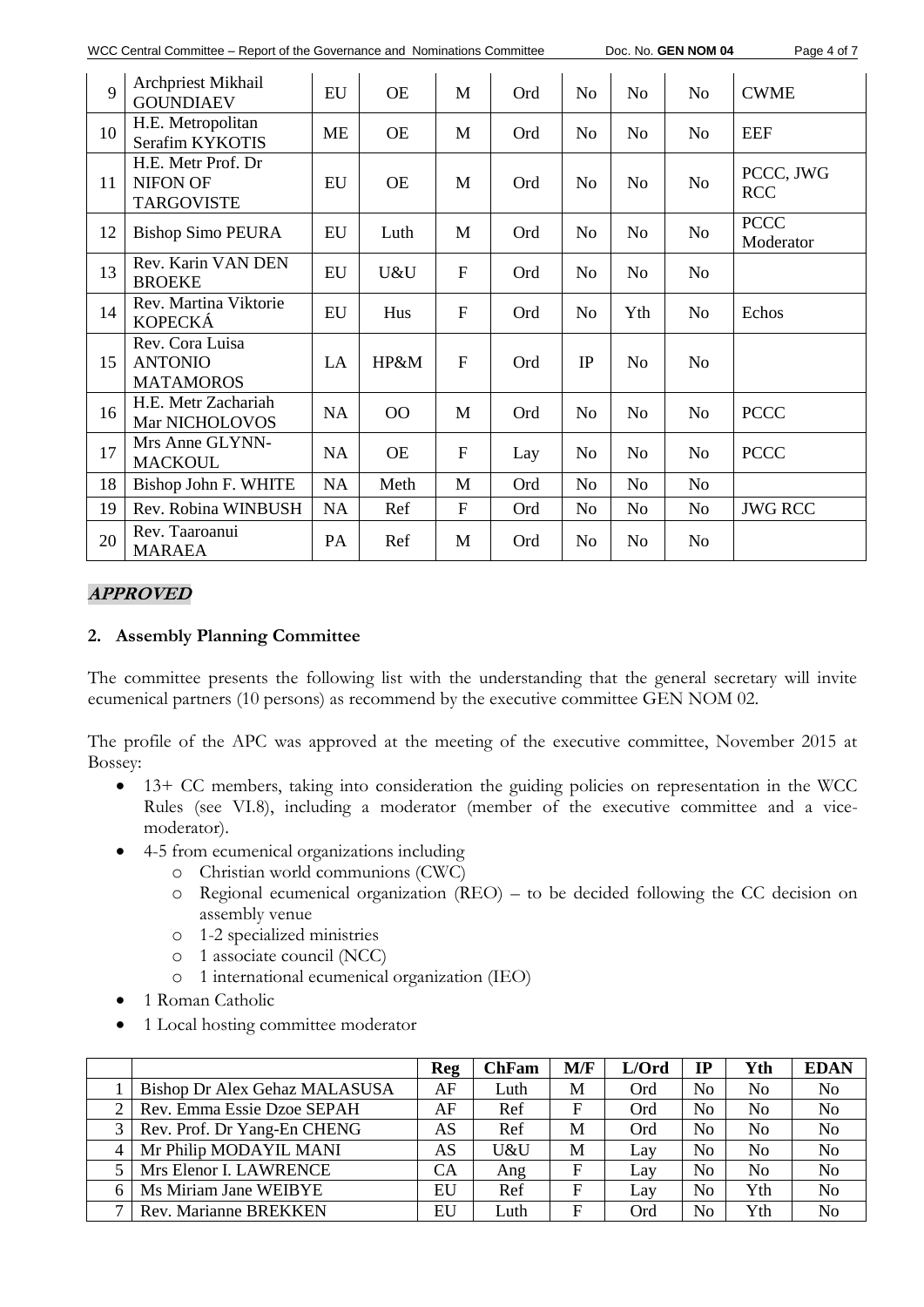WCC Central Committee – Report of the Governance and Nominations Committee Doc. No. **GEN NOM 04** Page 5 of 7

| 8  | Bishop Dr Martin Hermann HEIN                      | EU        | U&U       | M           | Ord | No.            | N <sub>0</sub> | No.            |
|----|----------------------------------------------------|-----------|-----------|-------------|-----|----------------|----------------|----------------|
| 9  | <b>Rev. Dr Staccato POWELL</b>                     | <b>NA</b> | Meth      | M           | Ord | No             | No             | No             |
| 10 | Dr Ann K. RIGGS                                    | <b>NA</b> | HP&M      | F           | Lay | No             | N <sub>0</sub> | No             |
| 11 | Rev. Canon Aida Consuelo<br>SANCHEZ-NAVARRO        | LA        | Ref       | $\mathbf F$ | Ord | No             | N <sub>0</sub> | N <sub>0</sub> |
| 12 | Ms Tutai MAUKE                                     | PA        | Ref       | F           | Lay | N <sub>o</sub> | Yth            | No             |
| 13 | H.E. Metr. Prof. Dr GENNADIOS OF<br><b>SASSIMA</b> | EU        | <b>OE</b> | M           | Ord | N <sub>0</sub> | N <sub>0</sub> | N <sub>0</sub> |
| 14 | Dr Audeh B. QUAWAS                                 | <b>ME</b> | <b>OE</b> | M           | Lay | No             | N <sub>0</sub> | No             |
| 15 | Dr Andrej JEFTIĆ                                   | EU        | <b>OE</b> | M           | Lay | No             | Yth            | No             |
| 16 | Ms Teny PIRRI-SIMONIAN                             | EU        | $\Omega$  | F           | Lay | No             | N <sub>0</sub> | No             |
|    | 10 persons from Ecumenical Partners                |           |           |             |     |                |                |                |

## **APPROVED**

# **3. Assembly Worship Committee**

The committee presents the following list with the understanding that the number of non-central committee members invited as experts might be revised according to the needs.

|                | <b>Central Committee</b>                     |           |              |                           |       |                |                |                |                        |
|----------------|----------------------------------------------|-----------|--------------|---------------------------|-------|----------------|----------------|----------------|------------------------|
|                |                                              | Reg.      | <b>CHFam</b> | M/F                       | L/Ord | IP             | <b>YTH</b>     | <b>EDAN</b>    |                        |
| $\mathbf{1}$   | The Most Rev. Emmanuel<br>Josiah UDOFIA      | AF        | Af Inst      | M                         | Ord   | N <sub>o</sub> | N <sub>0</sub> | N <sub>o</sub> | <b>CCN</b>             |
| $\overline{2}$ | Archpriest Mikhail<br><b>GOUNDIAEV</b>       | EU        | <b>OE</b>    | M                         | Ord   | N <sub>o</sub> | N <sub>o</sub> | N <sub>o</sub> | <b>CWME</b>            |
| 3              | Rev. Canon Dr Leslie<br><b>NATHANIEL</b>     | EU        | Ang          | M                         | Ord   | N <sub>o</sub> | N <sub>o</sub> | N <sub>o</sub> |                        |
| $\overline{4}$ | Rev. Miriam SPIES                            | <b>NA</b> | U&U          | $\overline{F}$            | Ord   | N <sub>o</sub> | Yth            | <b>EDAN</b>    |                        |
| 5              | Rev. Everdith Yaritza<br><b>LANDRAU</b>      | <b>NA</b> | Ref          | $\overline{F}$            | Ord   | N <sub>o</sub> | Yth            | N <sub>o</sub> |                        |
|                | <b>Non CC Members</b>                        |           |              |                           |       |                |                |                |                        |
| $\mathbf{1}$   | Prof. Bridget NGEIYAMU                       | AF        | Luth         | ${\bf F}$                 | Lay   | N <sub>o</sub> | N <sub>o</sub> | N <sub>o</sub> | musician               |
| $\overline{2}$ | Dr Swee Hong LIM                             | AS        | Meth         | M                         | Lay   | N <sub>o</sub> | No             | N <sub>o</sub> | music<br>director      |
| 3              | Prof. Jo-Ann RICHARDS                        | CA        | Evan         | ${\bf F}$                 | Lay   | N <sub>o</sub> | N <sub>o</sub> | N <sub>o</sub> | musician               |
| $\overline{4}$ | Prof. Dr Alison PHIPPS-<br><b>SWINFEN</b>    | EU        | Ang          | $\boldsymbol{\mathrm{F}}$ | Lay   | N <sub>o</sub> | N <sub>o</sub> | N <sub>o</sub> | liturgist              |
| 5              | Mrs Jooa SOTEJEFF-<br><b>WILSON</b>          | EU        | <b>OE</b>    | F                         | Lay   | N <sub>o</sub> | N <sub>o</sub> | N <sub>o</sub> | musician               |
| 6              | Rev. Sabine UDODESKU                         | EU        | U&U          | $\overline{F}$            | Ord   | N <sub>o</sub> | No             | N <sub>o</sub> | theologian             |
| 7              | Mr Gerardo Carlos Cristian<br><b>OBERMAN</b> | LA        | Rev          | M                         | Ord   | N <sub>o</sub> | N <sub>o</sub> | N <sub>o</sub> | musician,<br>liturgist |
| 8              | Rev. James BHAGWAN (or<br>other PA name)     | PA        | Meth         | M                         | Ord   | N <sub>o</sub> | N <sub>o</sub> | N <sub>o</sub> | theologian             |
| 9              | Mr Iain McLarty                              | <b>EU</b> | Ref          | M                         | Lay   | N <sub>o</sub> | Yth            | N <sub>o</sub> | musician               |
| 10             | Local; liturgist                             |           |              |                           |       |                |                |                |                        |
| 11             | local; assistant to music<br>director        |           |              |                           |       |                |                |                |                        |

## **APPROVED**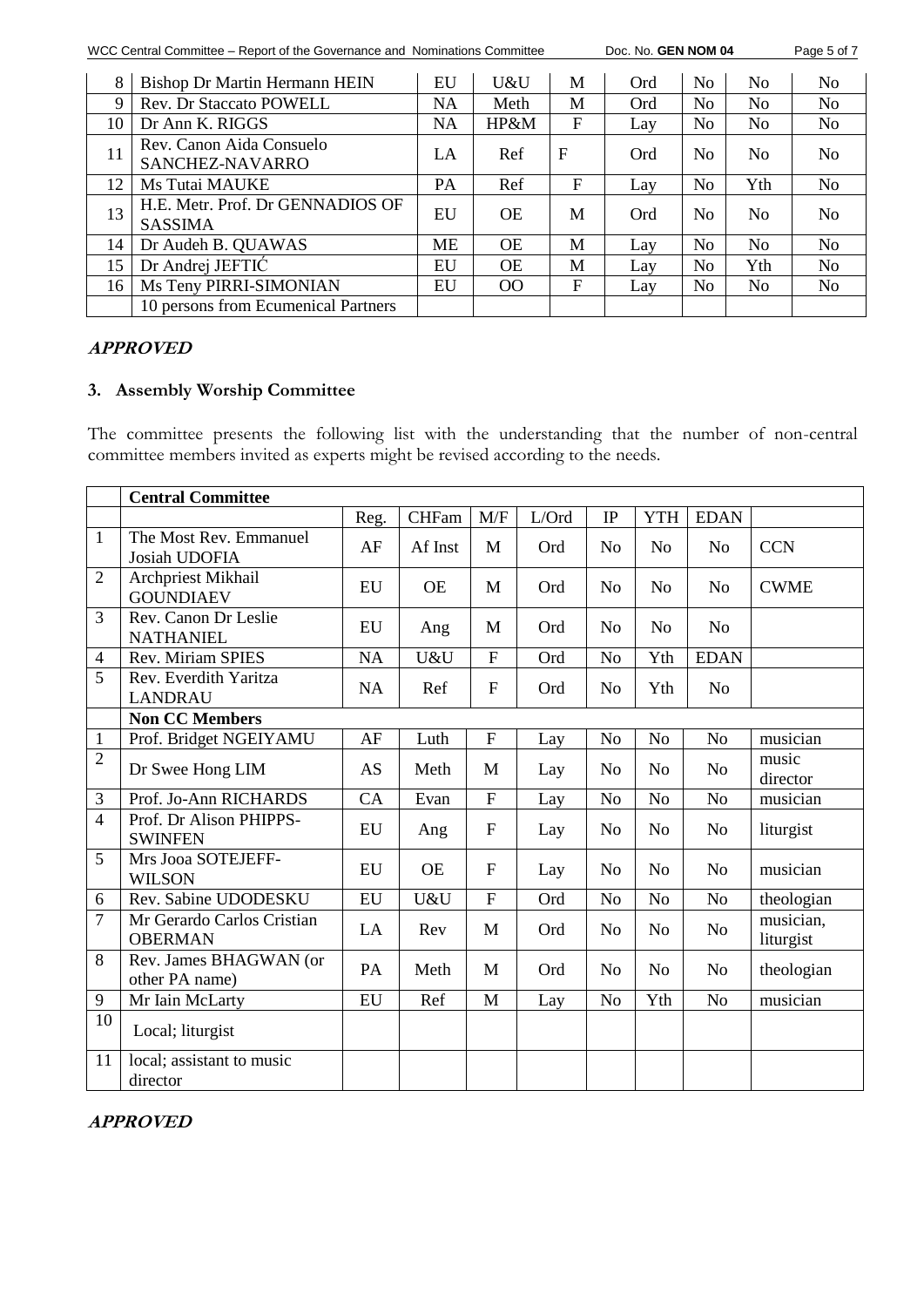### **4. Mid Term Evaluation**

The committee presents the following list with the understanding that the general secretary will invite ecumenical partners (2 persons) and that an expert in evaluation will be appointed as in Doc. No. PRC 03.

|   |                                                                                    | Reg       | <b>ChFam</b>   | M/F | L/Ord | IP             | Yth            | <b>EDAN</b>    | <b>Notes</b> |  |
|---|------------------------------------------------------------------------------------|-----------|----------------|-----|-------|----------------|----------------|----------------|--------------|--|
|   | <b>Central Committee</b>                                                           |           |                |     |       |                |                |                |              |  |
|   | Rev. Prof. Dr Renta NISHIHARA                                                      | AS        | Ang            | М   | Ord   | N <sub>0</sub> | N <sub>0</sub> | N <sub>0</sub> |              |  |
|   | Ms Paula Marie DER MATOIAN                                                         | EU        | O <sub>O</sub> | F   | Lay   | No             | N <sub>0</sub> | No             |              |  |
| 3 | Rev. Karl JOHNSON                                                                  | <b>CA</b> | <b>Baptist</b> | M   | Ord   | No             | No             | N <sub>0</sub> |              |  |
|   | <b>Non-CC Members</b>                                                              |           |                |     |       |                |                |                |              |  |
| 4 | Mr Anthony Kehinde ADEBAYO                                                         | AF        | Af Inst        | F   | Lav   | No             | Yth            | N <sub>0</sub> | <b>CCIA</b>  |  |
|   | 1 representative of ecumenical organization in a working relationship with the WCC |           |                |     |       |                |                |                |              |  |
| 6 | representative of the specialized ministries                                       |           |                |     |       |                |                |                |              |  |

### **APPROVED**

# **VI. By Laws of Consultative Bodies**

#### **Recommendations:**

*The central committee adopts the revised By-Laws of the Commission on World Mission and Evangelism (CWME) as proposed by the commission and reviewed and approved by the WCC executive committee (cf. Document GEN NOM 03)*

*The central committee adopts the revised by-laws of the Commission on Ecumenical Education and Formation (EEF) as amended by the executive committee and accepted by the Commission (cf. Document GEN NOM 03)*

## **APPROVED**

#### **VII. Search Committee**

- 1. The governance and nominations committee was informed that the executive committee had extensively discussed whether a search committee should be appointed at this meeting of the central committee. It was made clear that according to
	- (a) the WCC Rules (c. Supplement to the WCC Rules. *The general secretary; Authority and Responsibility, Delegation, Appraisal, Search, Election, Interim general secretaries*, 5.a.ii),
	- (b) the time schedule of our governing bodies meetings, and
	- (c) the end of the present term of the general secretary,

#### **there is no need to appoint such a committee at this meeting of the central committee**.

#### **APPROVED**

#### **VIII. Amendments to Rule VI.6 d**

An amendment to the rule was proposed and discussed. The committee concluded that this could come in a future meeting of the central committee.

#### **APPROVED**